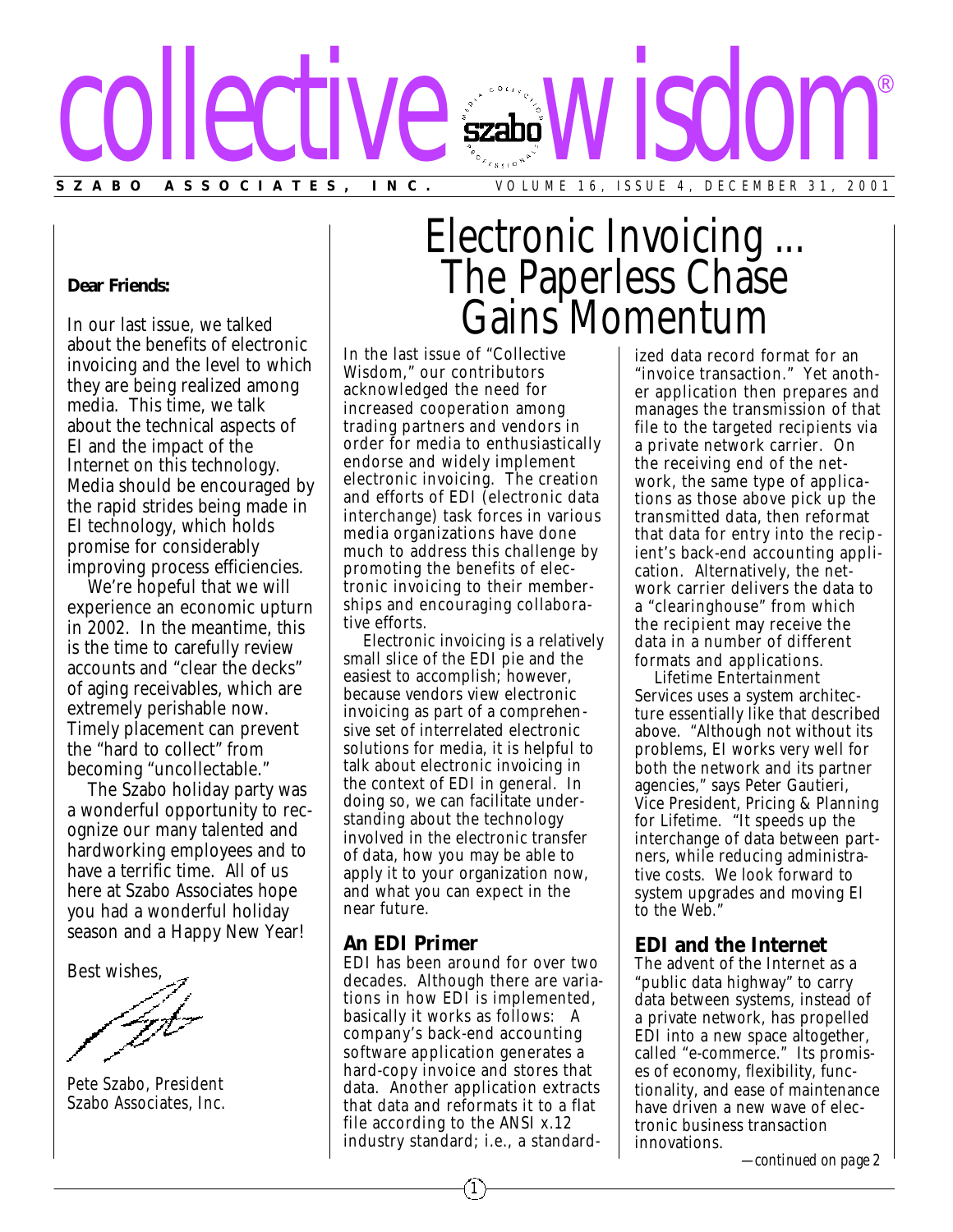# *Electronic Invoicing —*

*—continued from page 1*

E-commerce for the advertising industry—"ad-commerce" was initially promoted as a means to revolutionize the way trading partners conducted business. Although embraced by some, many media sellers reacted with skepticism to proposals to change the way industry prices and sells inventory. As was true with EDI in its infancy, the first objectives of e-commerce are to reduce paperwork and improve process efficiencies, and, in the case of electronic invoicing, to improve cash flow. As ad-commerce matures, it will lead to fundamental improvements in business practices, as did EDI.

# **The XML Breakthrough**

A major focus in the development of Internet Web-based e-commerce solutions has been the defining of technical standards that can be used to handle the range of business transac tions that occur over the lifecycle of a media buy. While electronic invoicing in itself can do much to streamline processes, other transactions such as makegoods and revisions must also be managed efficiently in order to realize EI's potential.

Most of us are familiar with HTML, which, simply put, is a system of data object names (called "tags") designed to display data on Web pages. Whereas HTML enables any browser to look at the data or to make a "data object" (that is, text or a graphic, etc.) look a certain way, it cannot perform functions or logic with that data.

This is where XML comes in. XML (eXtensible Markup Language) does for data what HTML does for display. XML is a set of programming guidelines for defining standardized data formats for use on the Web. It is a system that allows common naming or "tagging" of form fields and the physical characteristics of that data. An XML file may also include "metadata," which adds the "logical definitions" or functional attributes of the data and provides the recipient of the information with instructions on how to use the data. Agreement on a common set of XML-based data standards, freely available without licensing requirements or other restrictions, is a prerequisite to maximizing the value of Web-based solutions to media customers.

The ANSI x.12 standards, which are the basis of EDI, are being implemented using XML as the language platform for the Web; however, different versions are being developed to address requirements related to specific industries, and each of these versions defines data differently. Media EDI vendors, encouraged by AAAA and other media organizations and motivated by the potential benefits of a common standard, have engaged in increasingly cooperative efforts in the past year to agree on an XML standard for the media industry.

#### **Associations and Partnerships Speed Innovation**

Among media associations' notable achievements in this area has been the work of the Television Bureau of Advertising's EDI Committee and the AAAA's EDI Task Force. In October, TVB and representatives of the nation's largest advertising agencies released the essential business transaction elements that must be communicated among local broadcast television trading partners in order for them to conduct business electronically. The release also introduced the concept of a "Universal Transaction Identifier," which can distinguish a piece of business throughout its life regardless of the computer systems through which it passes, as well as a numbering scheme to identify each transmission that clearly illustrates the purpose of the transmission and facilitates auditing. The organization's goal in issuing this document is to assist the vendor community in creating technical standards that could be published, ultimately enabling the entire industry to electronically conduct business on the Web with all the functionality of EDI via a set of open XML standards.

On other organizational fronts, the Cabletelevision Advertising Bureau is also working to create unique identifiers for each commercial opportunity. CAB, working with consulting firm PricewaterhouseCoopers, has brought 65 networks and 50 agencies online to trade contracts and invoices electronically. The Magazine Publishers of America and Media Credit Association (which merged in 1997) have also been focusing on creating communication standards and identifiers. "We look forward to digitizing the entire process, from placement of the order to final production," says Vaughn Benjamin, Vice President, MCA. "The technology is progressing," he says. "Of course, acceptance of new standards and protocols is key to success, but didn't we say that about the automobile, cell phone and microwave?"

Print media is also moving toward resolution of the thorny issue of e-tearsheets, with assistance from such organizations as the Newspaper Association of America and the Advertising Media Credit Executives Association. An excellent 16 page white paper on the subject of e-tearsheets—including solutions, case studies, and vendors—is available on the NAA's Web site (www.naa.org). Some newspapers, including the *Wall Street Journal*, are converting customers to e-tearsheets, some are running tests or waiting for a corporate decision on how to proceed in terms of vendor and process, and some are waiting to gauge agency and advertiser acceptance of e-tearsheets as proof of publication (including whether a pre-press digital file is sufficient or whether clients will demand a scan of the printed page). The issue has an additional layer of complexity for the magazine industry. "Any color can be replicated online," says Kevin Gannon, director of advertising revenue services for Hachette Filipacchi Magazines. "The problem is that there can be a suspicion of manipulation. The advertiser may question whether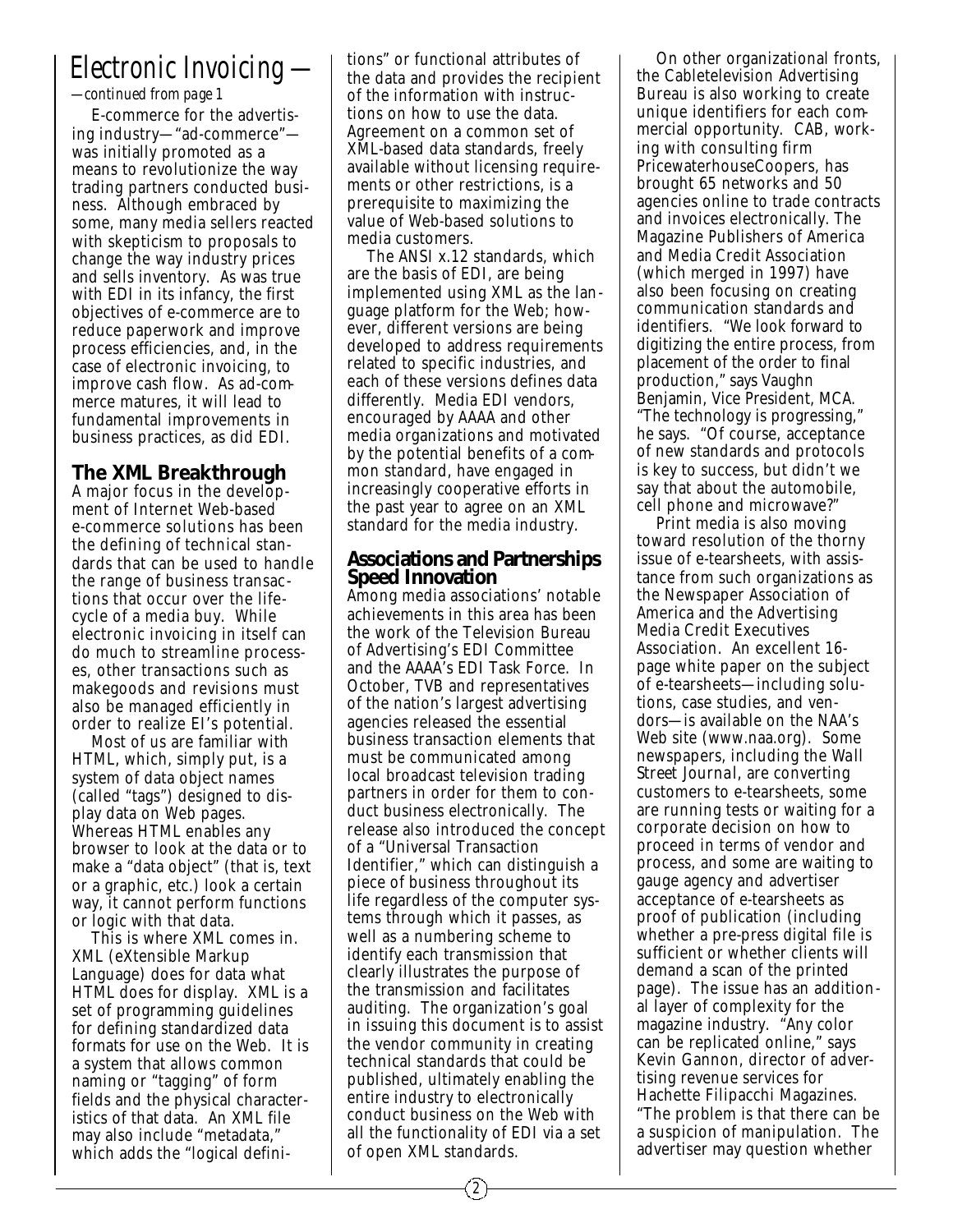the online replication is an accurate representation, whether the ad was positioned as requested, and whether the stock was as specified. The debate is largely cultural rather than technological."

This past year has also seen the creation of strategic partnerships among companies that indicate the commitment of vendors to deliver on ad-commerce's promise and the eagerness of media to benefit from it. In April of this year, 11 companies involved in developing technology and services for the broadcast media industry announced that they were joining forces to develop open and freely-available XMLbased standards. The collaborating companies are Ad2Media, AdConnections, AdValue Technologies (a unit of Reuters), eMadison (now owned by CAM), InVision, Inc., MediaGravity, MediaOcean, MediaPartnerships, Spheric Media, SQAD, and VCI.

Another notable collaborative effort is being undertaken by two longtime industry players, Encoda and Donovan Data Systems. Encoda Systems (formerly CJDS), a major provider of traffic systems for electronic media, and Donovan Data Systems, which powers many agency buying and accounting departments, announced in April

that they are "jointly working on significantly expanding the e-commerce initiatives between our respective products and systems." Additionally, in February of this year, Encoda Systems acquired ODAC, a provider of ad-commerce software solutions for the media industry, and subsequently formed a new business unit focused on providing end-to-end, cross-media solutions.

### **Now is the Time**

In the "old days" of EDI, the cost/benefit trade-off of electronic invoicing was favorable only to sizable media properties, and no "burning platform" existed for the industry in general to embrace the concept. Things are quite different now. The pressure is building from large industry players and media organizations to get on board with EI, and this imperative will only get stronger.

The cost of entry is coming down. Focus on Web-based solutions is substantially lowering upfront investment costs (many require little more than Internet access and a Web browser). Monthly costs vary (some vendors offer EI at no cost to subscribers of other services, some have a per invoice charge, some have a monthly licensing fee). Electronic invoicing already has done much to



EDI HTML, FTP, AND NOW XML. HOW ABOUT THIS ONE... **I-Q-U-I-T!** 

improve workflow and process efficiencies, which reduces operational costs, and these financial benefits will increase.

EI (Electronic Invoicing), EC (Electronic Contracting), ECC (EC Change, which allows electronic movement of order revisions and make-goods), and "end-to-end" solutions continue to be developed by a number of vendors, and many of these solutions are now fully functional. With the development of true e-commerce systems, which allow efficient two-way transactions between trading partners, complaints about EI's shortcomings will surely decline.

## **What to Do**

If your organization is interested in electronic invoicing, contact your traffic system vendor to find out what is required. Traffic systems play a critical role in the electronic exchange of data since they touch the entire revenue stream from order entry to invoicing. Vendor Web sites can also give you some useful information on their offerings. An example is the useful and straightforward spotdata.com, which answers questions about requirements for broadcast and cable companies to implement EI and even includes a demo. Also visit media association Web sites for updates on EI news and vendors appropriate to your medium. One of the most informational regarding EI and EDI is the TVB Web site (www.tvb.org). Attend media conferences. Many, including the Broadcast Cable Financial Management Association and the AMCEA conferences this year, have hosted discussions on EI.

Clearly, the advent of the Internet, the Web, and open standards such as XML are creating opportunities for media to reap the benefits of EDI at a much lower cost. And this is just the beginning. As e-commerce evolves, it will open a world of opportunity for media—just as it has for so many other industries to greatly improve business practices and increase productivity. ♦